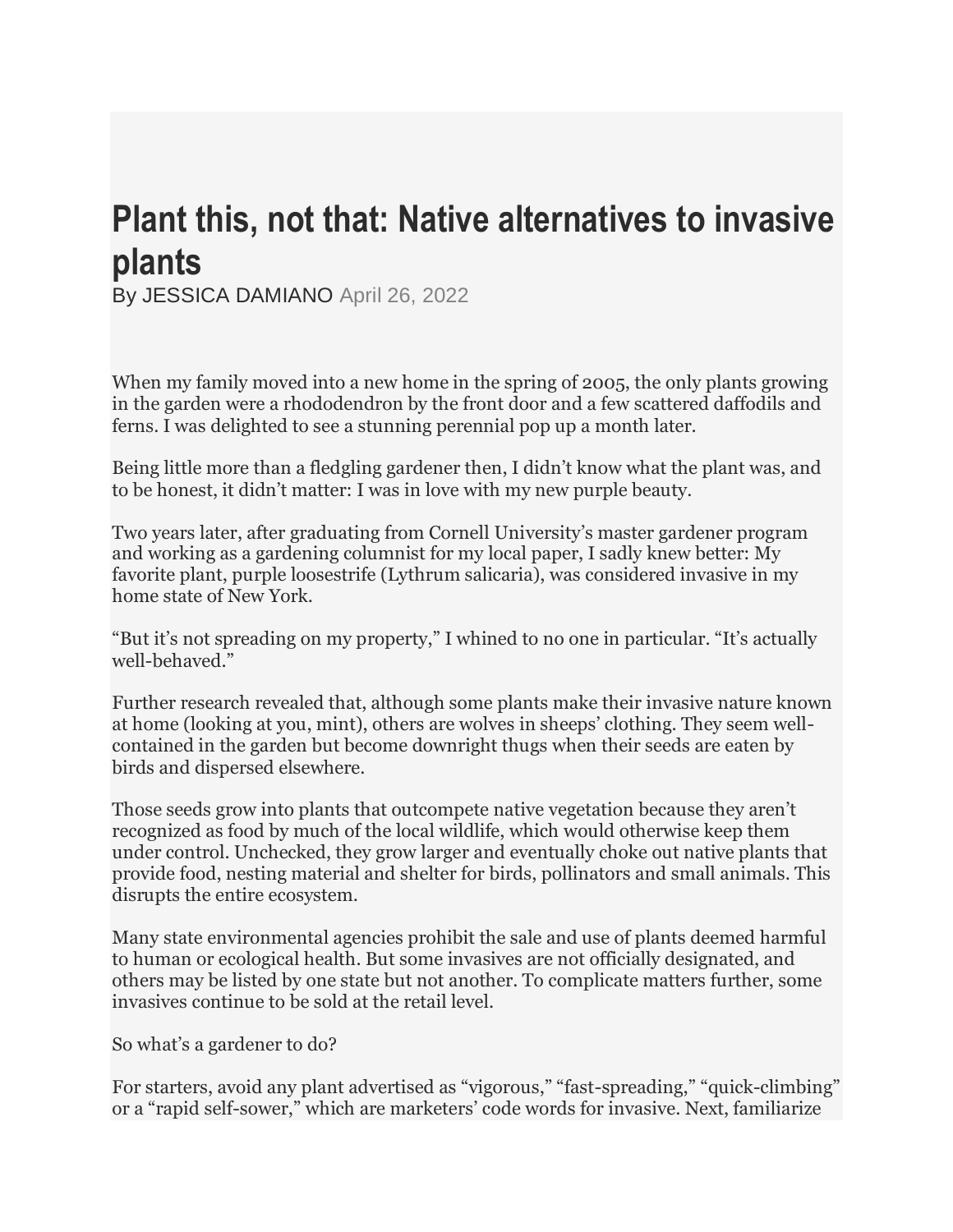yourself with your state's list of locally invasive plants (those website addresses are compiled by the U.S. Environmental Protection Agency at [epa.gov/aboutepa/health](https://www.epa.gov/aboutepa/health-and-environmental-agencies-us-states-and-territories)[and-environmental-agencies-us-states-and-territories](https://www.epa.gov/aboutepa/health-and-environmental-agencies-us-states-and-territories) ).

Yes, I yanked out that purple loosestrife, which the EPA warns "clogs rivers and lakes, grows into mats so thick that boats and swimmers can't get through and destroys food and habitat for our fish and water birds." I replaced it with the tame but equally beautiful Liatris spicata, which has been a respectful resident of my garden for the past 15 years.

Here are seven other garden bullies and suggestions for mild-mannered alternatives to plant.

—-

INVASIVE: Butterfly bush (Buddleia davidii) sounds like a butterfly-friendly plant, but don't let the name fool you. Although your butterfly bush may, indeed, be covered in butterflies, the food source it provides them is less than ideal. In addition, it forms large thickets that displace native species in the wild.

NATIVE ALTERNATIVES: California lilac (Ceanothus) is an evergreen shrub with deep blue flowers that grows well in zones 8-10, or try the white-blossomed wild hydrangea (Hydrangea arborescens) in zones 3-9.

—-

INVASIVE: Scotch broom (Cytisus scoparius), a nitrogen-fixing legume, is easily established even in the worst growing conditions, and its seeds can remain viable in the soil for decades. According to the EPA, it has "invaded most of the remaining Garry oak savannah ecosystems in Oregon, Washington, and British Columbia (and) is considered to be a threat to the native plant community."

NATIVE ALTERNATIVES: For similar loose-looking shrubs with small yellow flowers, consider Mormon tea (Ephedra) in zones 3-6 or California flannel bush (Fremontodendron californicum) in zones 8-10.

—-

INVASIVE: Rugosa rose (Rosa rugosa) is ubiquitous on beach dunes along the entire Northeast coast, as well as in coastal areas of the Pacific Northwest and parts of Minnesota, Wisconsin, Michigan, Alaska and elsewhere. It is considered noxious for its ability to displace desirable vegetation.

NATIVE ALTERNATIVES: Arkansas rose (Rosa arkansana), California wild rose (Rosa californica), Carolina rose (Rosa carolina), Rosa virginiana (Virginia rose), Rosa woodsii (Western wild rose) and prairie rose (Rosa setigera) are suitable stand-ins. Choose the native rose named for the region nearest you.